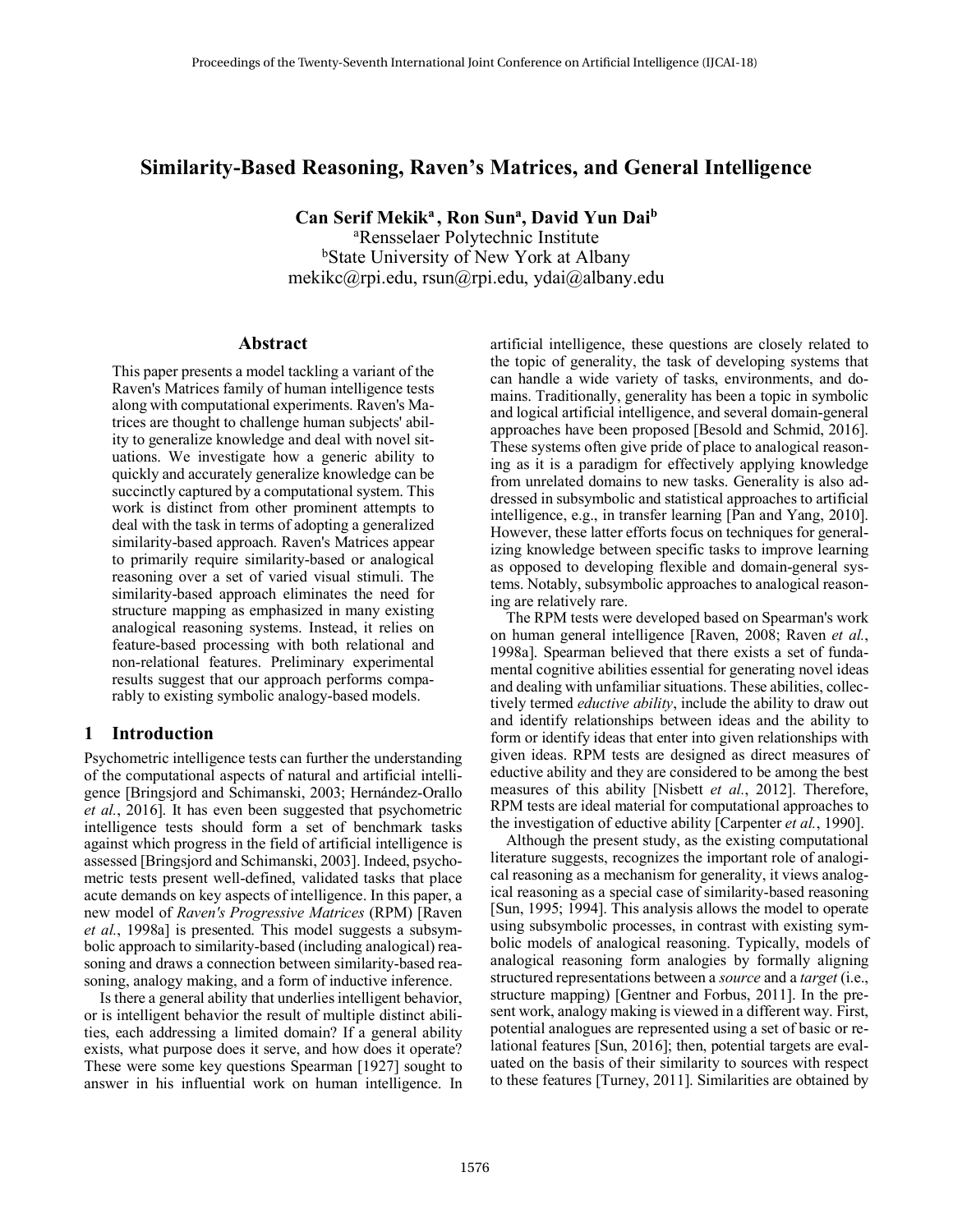

Figure 1: Three matrix problems in the style of Raven's matrices taken from the Matzen *et al.* [2010] dataset.

computing the entropy of the target relative to the source. Thus, the model offers a subsymbolic approach to analogical reasoning where structured representations are replaced by basic and relational features, and structure mapping is replaced by the relative entropy similarity measure.

## **2 Matrix Problems**

All items of the RPM tests are visual pattern completion problems of a specific kind, hereby called *matrix problems*. See Figure 1 for some example matrix problems.

Specifications for matrix problems are presented in Penrose and Raven [1936]. According to Penrose and Raven, matrix problems are modeled on analogical proportions, that is, statements of the form "A is to  $B$  as  $C$  is to  $D$ ." Each item features a  $2 \times 2$  or  $3 \times 3$  matrix of visual figures where the bottom right corner is left blank. The task is to identify the figure, from a set of six to eight alternatives, that best completes the matrix when inserted into the blank.

Since  $3 \times 3$  matrices are more difficult, we describe the structure of only these variants in detail. Letting  $A$  be a figure and  $f_1, f_2, \phi_1, \phi_2$  be figure transformations,  $3 \times 3$  matrices have the following form:

$$
A \t f_1 A \t f_2 A \n\phi_1 A \t \phi_1 f_1 A \t \phi_1 f_2 A \n\phi_2 A \t \phi_2 f_1 A \t \phi_2 f_2 A
$$
\n(1)

where transformations are selected so as to ensure that pairs  $f_i$ ,  $\phi_i$  commute on figure A  $(f_i \phi_i A = \phi_i f_i A)$  for all  $(i, j) \in$  ${1,2}^2$ .

#### **3 Similarity-Based Approach**

Complete matrix rows and columns (those with no blank) are called *matrix sequences*. Inserting an alternative into the blank completes two additional sequences, one each along the row and column axes; we call such sequences *alternative sequences*.

To disambiguate between sequences of the same type (matrix or alternative) and along the same axis (row or column), let *n* be an index called the *sequence number*. For a matrix sequence, the sequence number refers to the index of the sequence along the relevant axis and, for an alternative sequence, it refers to the alternative array index of the alternative figure used to complete the sequence.

We write  $s(m, t, d, n)$  to denote a sequence from item m of type t, along axis d, and of sequence number  $n$  (we sometimes use the abbreviated notation  $s$ ). Indexes are assigned according to standard English reading order (left to right, top to bottom). For example, we would denote the top row of Figure 1a as  $s(1a, mat, row, 1)$  and the alternative column produced by the bottom right alternative as  $s(1a, alt, col, 8)$ .

### **3.1 Selection Procedure**

The entropy of a probability distribution  $q$  relative to a distribution p, denoted  $D(q||p)$ , and given, in the discrete case, by

$$
D(q||p) = \sum_{x} q(x) \log \frac{q(x)}{p(x)} \tag{2}
$$

is a measure of the similarity of distribution  $q$  to distribution  $p$ . To the extent that  $q$  and  $p$  respectively describe characteristics of alternative and matrix sequences for a given matrix and alternative pair,  $D(q||p)$  is a measure of the similarity of the alternative sequences to the matrix sequences [cf. Sun, 1995; 1994].

Using a convolutional neural network, our model constructs, for a matrix m, a reference distribution  $p(m)$  based on matrix sequence features, as well as alternative distributions  $q(m, a)$  for each alternative a (details below). The model then selects an alternative  $a^*$  as its response, according to the *Boltzmann distribution* with temperature  $\tau$ :

Pr[response = 
$$
a^* = \frac{\exp(-D(q(m, a^*)||p(m))/\tau)}{\sum_a \exp(-D(q(m, a)||p(m))/\tau)}
$$
 (3)

The selection procedure thus favors alternatives that minimize  $D(q||p)$ , that is, those that produce alternative sequences that are more similar to corresponding matrix sequences. For the purposes of the present paper,  $\tau = 1$ .

#### **3.2 Similarity Computation**

Matrix problem specifications suggest that sequences along common axes exhibit common features. Since, for an  $N \times N$ matrix, there are  $N - 1$  matrix sequences along a given axis  $d$  (because one sequence contains the blank item), distributions for a feature  $F_i$  (e.g., shape distribution; see 4.1) obtained from these sequences are combined to form a matrix feature distribution,  $p_{i,d}(m)$ . In the present study, only binary features were used. As such, the combined distributions  $p_{i,d}(m)$  are defined as: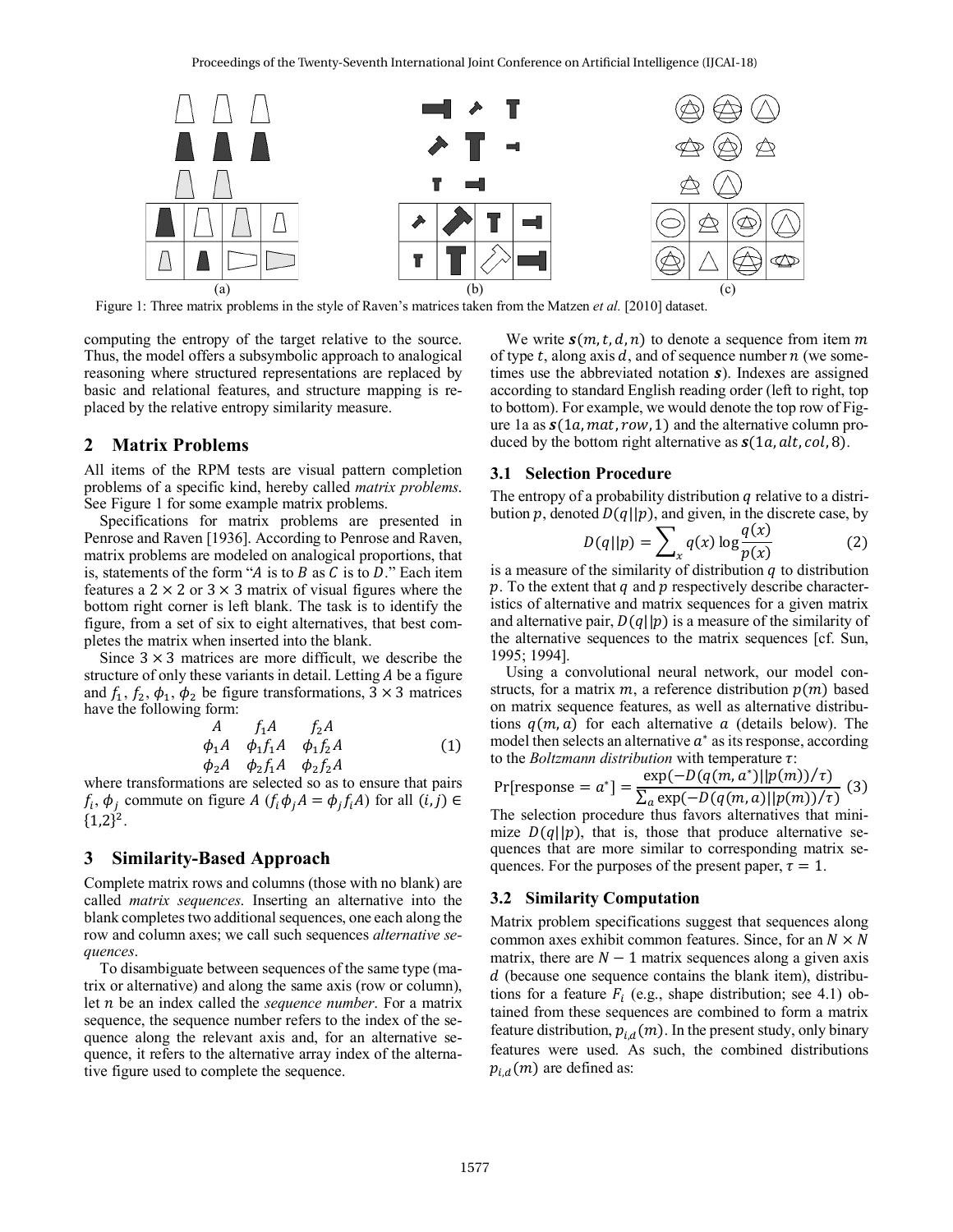| Feature                         | Definition                                                                      |
|---------------------------------|---------------------------------------------------------------------------------|
| Constant                        | All figures are identical.                                                      |
| Shape Distribution              | Each figure depicts a distinct shape.                                           |
| Shading Increments              | Figure shadings get progressively lighter or darker by even increments.         |
| <b>Shading Distribution</b>     | Each figure features a distinct shading.                                        |
| <b>Orientation Increments</b>   | Figure orientations are progressively incremented/decremented by a set angle.   |
| <b>Orientation Distribution</b> | Each figure features a distinct orientation.                                    |
| Size Increments                 | Figure sizes are progressively incremented/decremented by a set factor.         |
| Size Distribution               | Each figure features a distinct size.                                           |
| Numerosity Increments           | Figure numerosities are progressively incremented/decremented by a set number.  |
| <b>Numerosity Distribution</b>  | Each figure exhibits a distinct numerosity.                                     |
| Edgewise AND                    | Third figure corresponds to edgewise intersection of first two figures.         |
| Edgewise XOR                    | Third figure corresponds to edgewise symmetric difference of first two figures. |
| Edgewise OR                     | Third figure corresponds to edgewise union of first two figures.                |

Table 1: Sequence Feature Definitions. Each definition concerns figures in a given sequence.

$$
p_{i,d}(F_i = 1|m) := \left(\prod_{j=1}^{N-1} f_i(F_i = 1 | \mathbf{s}(m, \text{mat}, d, j))\right)^{\frac{1}{N-1}}(4)
$$

$$
p_{i,d}(F_i = 0|m) := 1 - p_{i,d}(F_i = 1|m)
$$
\n(5)

where the symbol  $f_i$  denotes a probability distribution over possible values of feature  $F_i$ . For instance, if  $F_i$  is the size increments feature (see 4.1) and  $s$  is some figure sequence,

$$
f_i(F_i = x | \mathbf{s}) := \begin{cases} Pr[F_i \text{ present} | \mathbf{s}] & \text{if } x = 1 \\ Pr[F_i \text{ absent} | \mathbf{s}] & \text{if } x = 0 \end{cases}
$$
 (6)

Although all features discussed in the present paper are binary, our model can accommodate non-binary and continuous features.

Note that  $p_{i,d}(F_i = 1|m)$  is just the *geometric mean* of  $f_i$  ( $F_i = 1|\mathbf{s}_i$ ) obtained for each matrix sequence  $\mathbf{s}_i$  along d. The distribution  $p_{i,d}(m)$  represents whether feature  $F_i$  is characteristic of axis  $d$  of matrix  $m$ . In a similar manner, alternative feature distributions for each alternative  $a$ ,  $q_{i,d}(m, a)$ , are constructed for each feature and axis, though no combination process is necessary.

Assuming subjective probabilities for features are mutually independent, the entropy of a joint subjective probability distribution for alternative features,  $q(m, a)$ , relative to the joint subjective probability distribution for matrix features,  $p(m)$ , can be expressed as the sum, over features and matrix axes, of relative entropies of individual features. For a matrix  $m$ , the overall similarity of alternative sequences constructed using an alternative  $a$  to corresponding matrix sequences, denoted as  $D(q(m, a)||p(m))$ , can thus be calculated as:

$$
D(q(m,a)||p(m)) = \sum_{i} \sum_{d} D(q_{i,d}(m,a)||p_{i,d}(m)) \quad (7)
$$

where  $1 \leq i \leq n$  and  $d \in \{row, col\}$ .

### **3.3 Algorithm**

To put everything together, in response to a matrix with 8 alternative answers (e.g., Figure 1a) the model proceeds as follows:

- 1. Using a *convolutional neural network*, subjective probabilities are obtained for each individual feature in each matrix sequence and each alternative sequence.
- 2. Feature distributions for matrix sequences are combined, row-wise and column-wise, using *geometric means* (Equations 4 and 5).
- 3. For each alternative, the similarity of the 2 resulting alternative sequences and the 2 combined matrix sequences is computed, with regard to each feature, row-wise and column-wise, through *relative entropy* (Equation 7).
- 4. The 8 resulting similarity measures are used to stochastically select an answer out of the 8 alternatives, using the *Boltzmann distribution* (Equation 3).

### **4 Computational Experiments**

The model was tested on a set of matrix problems generated using the Sandia Matrix Generation Tool [Matzen *et al.*, 2010].<sup>1</sup> These generated matrices, henceforth Sandia matri*ces*, have the same problem structure as Raven's original matrices. In Matzen *et al.* [2010], tests developed using these matrices were shown to have psychometric characteristics comparable to the *Standard Progressive Matrices* (SPM) [Raven *et al.*, 1998b] variant of the RPM in a norming study.

A deep convolutional neural network was trained to estimate subjective probabilities of features. A total of 1480 input-output pairs (20 from each of 74 matrices) were used to train the model.

To gain some understanding of processing in the hidden layers, further analysis was carried out. For example, a hierarchical cluster analysis on activation patterns in the network's first fully connected layer was used to assess the quality of learned representations.

#### **4.1 Feature Set**

For the purposes of the present experiment, the model was implemented using a set of thirteen figure sequence features.

 <sup>1</sup> Experimental notes, data and code are available at https://osf.io/7fy2d/.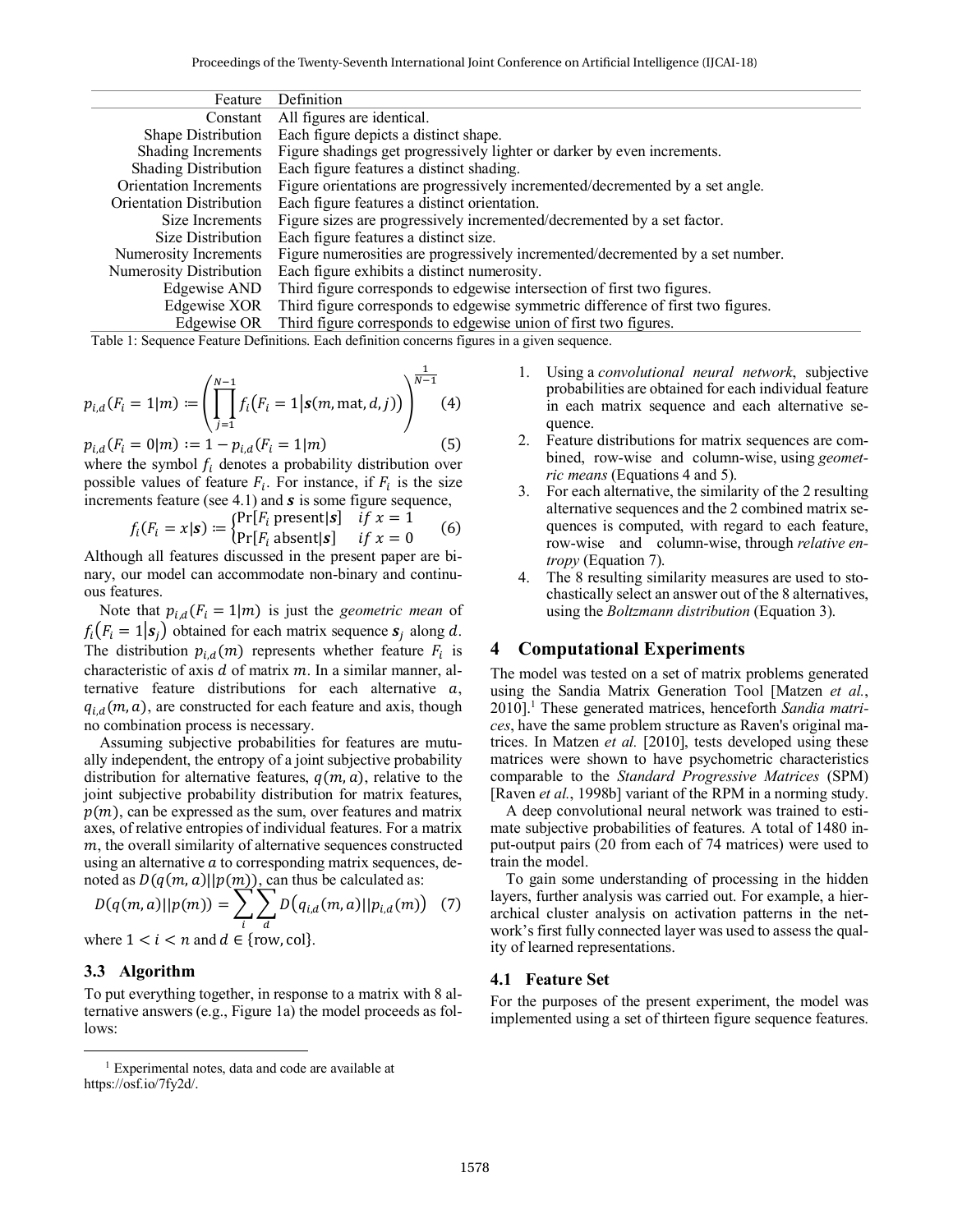| Feature Type    | Pr               | Criteria                                                                                            |
|-----------------|------------------|-----------------------------------------------------------------------------------------------------|
| Constant        | 1.0              | All figures are identical.                                                                          |
|                 | 0.5              | Exactly two figures are identical.                                                                  |
|                 | 0.0              | No figures are identical.                                                                           |
| X Distribution  | 1.0              | Each figure exhibits a distinct value of feature X (e.g., distribution of different shapes).        |
|                 | 0.5              | Only one figure exhibits a distinct value of feature X.                                             |
|                 | 0.0              | All sequence figures exhibit the same value of feature X.                                           |
| X Increments    | 1.0              | In each figure, feature X is incremented by one unit relative to the previous figure (e.g., pro-    |
|                 |                  | gression of sizes).                                                                                 |
|                 | $0.5^{\circ}$    | Figures exhibit values of feature X in ascending or descending order, but with variable incre-      |
|                 |                  | ment or decrement magnitudes (including zero).                                                      |
|                 | 0.0 <sub>1</sub> | Figures exhibit no variation with respect to feature X; or, the values of X are not in descend-     |
|                 |                  | ing or ascending order.                                                                             |
| Edgewise Opera- | 1.0              | Edges of the third figure are identical to the result of applying operator X to edges of the first  |
| tor X           |                  | two figures.                                                                                        |
|                 | 0.5              | Edges of the third figure agree with only part of the result of applying operator X to edges of     |
|                 |                  | the first two figures; or, the whole result is depicted as well as some unrelated edges.            |
|                 | 0.0 <sub>1</sub> | Edges of the third figure depict only part of the result of applying operator X to the edges of     |
|                 |                  | the first two figures as well as some unrelated edges; or, edges of the third figure do not depict  |
|                 |                  | any discernible non-trivial part of the result of applying X to the edges of the first two figures. |

Table 2: Subjective Probability Assignment Criteria. Each criterion concerns figures in a given sequence.

Specific features were defined following feature types present in the literature [e.g., distribution and progression rules in Carpenter *et al.*, 1990]. Detailed feature definitions are given in Table 1. Table 2 defines labeling criteria used to determine subjective probabilities for each feature type. Figure sequences were labeled with subjective probabilities according to these criteria.

## **4.2 Neural Network**

The model's perceptual neural network takes a complete sequence of figures (e.g. a row) as input and outputs subjective probabilities for each sequence feature. The network has a total of 13 outputs whose values range in [0,1]. Sequence figures are presented to the network in a  $28 \times 28$  grayscale format for a total of 2352 input values. (Input values are scaled down by 255 and shifted by −0.5 before being passed to the network in order to avoid saturating nodes in the first layer.)

### **Architecture**

The network has a total of 7 layers and is divided into two major components. The *convolutional stack*, consisting of the first five layers, processes each of the three figures independently. Then, the *fully connected layers* (FC layers) combine the information flowing from the convolutional stack in order to produce subjective probability assignments. Nonlinearities in all but the final layer are given by the tanh function. The final layer makes use of the logistic activation function,  $\sigma(x) = \frac{1}{1+e^{-x}}$ , to ensure that network outputs lie in the interval [0,1]. Remaining network meta-parameters are presented in Table 3; see Figure 2 for a graphical representation of network architecture.

### **Training Procedure**

The network was trained using the ADADELTA algorithm [Zeiler, 2012] for 24000 epochs with learning parameters  $\rho = .6$  and  $\epsilon = 10^{-10}$ . The Xavier method [Glorot and Bengio, 2010] was used for network weight initialization. Training samples were shuffled before being split into 20 mini-batches of 74 input-output pairs. Mini-batch order was shuffled at the start of each epoch, and, every 500 epochs, network weights were recorded. A cross-entropy error measure augmented with  $L_1$  ( $\lambda_1$  = .003) and  $L_2$  ( $\lambda_2$  = .003) weight penalties was used to compute weight updates.

## **4.3 Results**

The performance metric of interest is the expected percentage of matrices correctly solved, which is equal to the average, over test items, of the probability of a correct response. Maximum performance was found to be 85.01%.

#### **Representation Analysis**

A hierarchical clustering technique was used to analyze distributed representations [Servan-Schreiber *et al.*, 1991] in the final convolutional layer (Layer 5) of the neural network.

| Layer                         | Type | Shape          | Stride | Padding |
|-------------------------------|------|----------------|--------|---------|
|                               | Conv | (5,1,7,7)      | (3,3)  | (3,3)   |
| $\mathfrak{D}_{\mathfrak{p}}$ | Conv | (10,5,2,2)     | (2,2)  |         |
| 3                             | Conv | (15, 10, 3, 3) | (1,1)  |         |
| 4                             | Conv | (20, 15, 2, 2) | (1,1)  |         |
| 5                             | Conv | (96, 20, 2, 2) | (1,1)  |         |
| 6                             | Full | (3,96,1,1,96)  |        |         |
|                               | Full | (96, 13)       |        |         |

Table 3: Neural Network Meta-Parameters. The Shape column lists weight array dimensions for the corresponding layer. If the layer is convolutional, the shape tuple lists, in respective order, output depth, input depth, height, and width. If the layer is fully connected, the last shape tuple entry corresponds to the number of layer nodes and the remaining entries correspond to dimensions of the input array. Notice that Layer 6 receives a stack of three inputs of shape (96,1,1). These are the final abstract features extracted from each of the three figures in a sequence.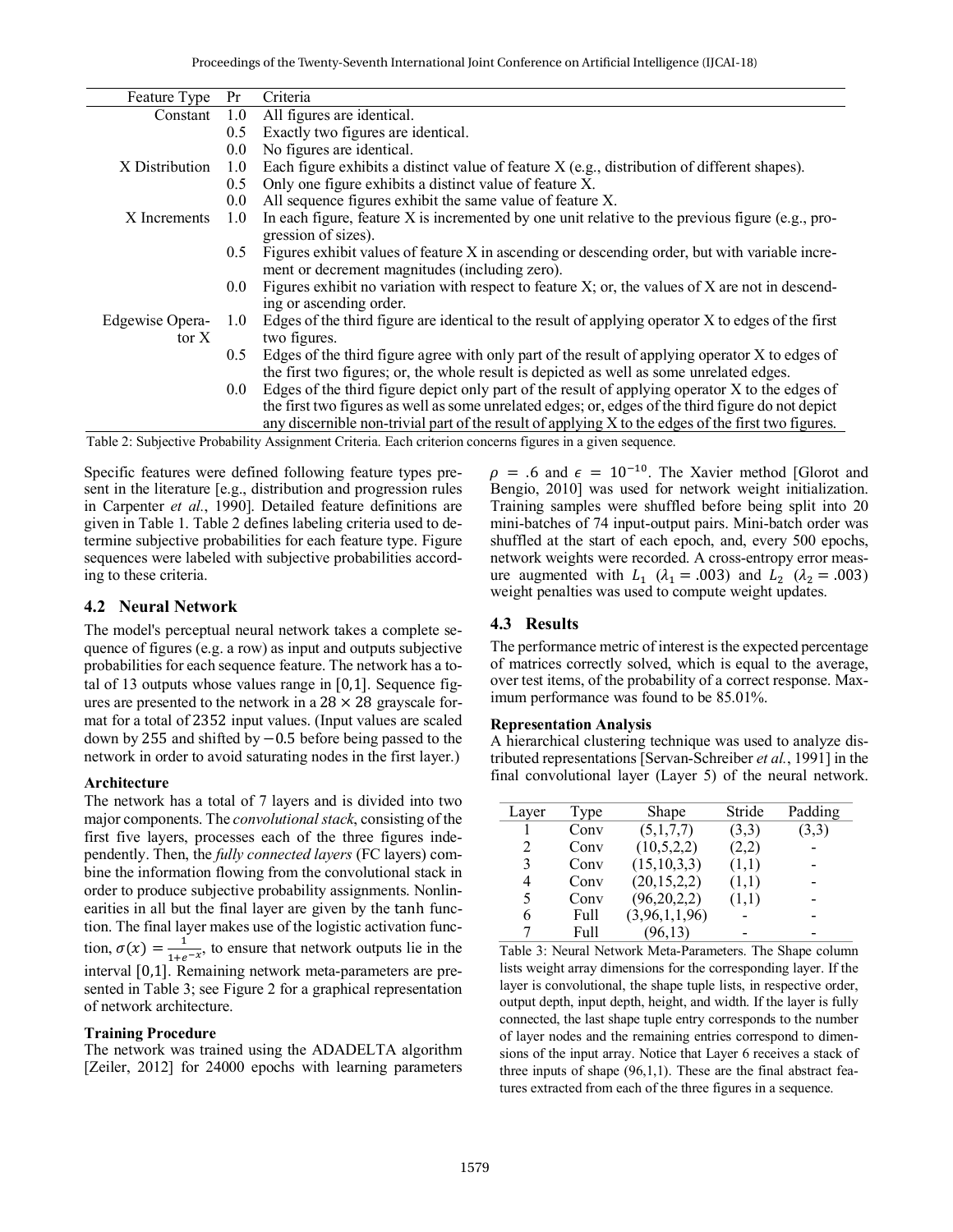This analysis identifies inputs that are represented in a similar manner by the layer. The analysis was conducted as follows. Pairwise Euclidian distances between node activations representing different figure sequences were first computed, and then figure sequences were incrementally merged into clusters starting with the most similar pairs. Obtained clusters were compared to a reference cluster using the Fowlkes-Mallows index [Fowlkes and Mallows, 1983], with the tree cut so as to produce two clusters. Reference clusters grouped together matrix sequences and answer sequences (alternative sequences containing the answer figure) on the one hand, and distractor sequences (other alternative sequences) on the other. The analysis revealed strong agreement between the reference clusters and clusters obtained from Layer 5 representations ( $M = .72$ ,  $SD = .10$ ).

#### **Other Experiments**

To explore the contributions of the convolutional layers, a version of the neural network was trained with all convolutional nonlinearities removed, thus leaving the network with only a single hidden layer in actuality. Removing nonlinearities reduced model performance significantly, suggesting that the convolutional architecture of the network contributes significantly to the model's feature detection ability.

### **5 Discussion**

This paper presents a new similarity-based model for solving matrix problems. Our approach has some implications for the pursuit of generality in artificial intelligence; our experiments so far seem to suggest so. Our model can capture analogical reasoning, which is a plausible contender for realizing generality, and suggests that feature learning and detection are important to achieving generality (see 5.2).

The relative entropy similarity measure used in this work has a number of interesting characteristics. In particular, some notable formal properties of relative entropy such as non-symmetry and non-subadditivity (possible violations of the triangle inequality) agree with experimental observations about human similarity judgments [Tversky, 1977]. Furthermore, relative entropy minimization is a principle of inductive inference [also known as *cross-entropy minimization*, cf. Shore and Johnson, 1980], which is closely related to Occam's razor [Feldman, 2016].

### **5.1 Related Work**

The present work builds on Mekik *et al.* [2017], where a similar neural network was used for the extraction of features representing relations between two figures. The present model's response selection strategy differs from that of the Mekik *et al.* approach in that it employs a domain-agnostic subsymbolic selection procedure whereas the latter employed a domain-specific rule-based response selection procedure.

A majority of the computational literature on RPM is based on the *rule-induction* approach to matrix problems [e.g., Little *et al.*, 2012; Ragni and Neubert, 2014], first implemented by Carpenter *et al.* [1990]. This approach focuses on identifying sets of rules describing similarities and differences between figures within matrix sequences and using



Figure 2: Neural network architecture. Each rectangle represents a layer. Layer parameters are presented in Table 3. The th sequence figure is represented by  $x_i$ ; the output vector **y** represents feature probabilities determined by the network.

these rules to drive response selection processes. This broad paradigm has encouraged work on analogical mechanisms for rule discovery [Lovett and Forbus, 2017; Rasmussen and Eliasmith, 2011], offering architectural insights for addressing the challenge of generality.

Although explicit rules and symbolic representations dominate the approaches to RPM, there is evidence that simple iconic representations (i.e., pixel arrays) can be used to solve a large proportion of RPM items without extraction of symbolic features, at least at the difficulty level of the SPM [Kunda *et al.*, 2013; McGreggor *et al.*, 2014]. The effectiveness of the iconic approach shows that symbolic representations may not be necessary to tackle matrix problems. If RPM primarily tests a single ability, it may be the case that the mechanisms supporting this ability act at a subsymbolic level. The present study explores one possible architecture for such mechanisms.

Since the experimental items used in the present study are at the difficulty level of the SPM, the model's performance can be roughly situated relative to that of existing models of SPM. The Lovett and Forbus [2017] visual analogical model solves 93.33% of matrices on the SPM, which is currently the highest reported AI performance on that test. The maximal performance achieved by our model compares well to existing models, being second only to the Lovett and Forbus model in performance on SPM-level items. Note that the Lovett and Forbus model makes use of a number of heuristics and operates on visual inputs that have been pre-segmented by an annotator. In contrast, the present model requires no pre-segmentation, and relies on a formally motivated principle of inductive inference. We believe that our model's performance and parsimony are indicative of the promise of the present approach.

### **5.2 Implications for Artificial Intelligence**

The performance of our model depends on the quality of the feature set and the precision with which subjective probability calculations are made. These factors are important for better understanding generality in artificial intelligence, as they appear to be the only non-trivial performance bottlenecks. Indeed, further analyses (omitted due to space limitations) show that our feature set contains features that have some degree of dependency and that these dependencies are likely responsible for several errors. Other errors are attributable to the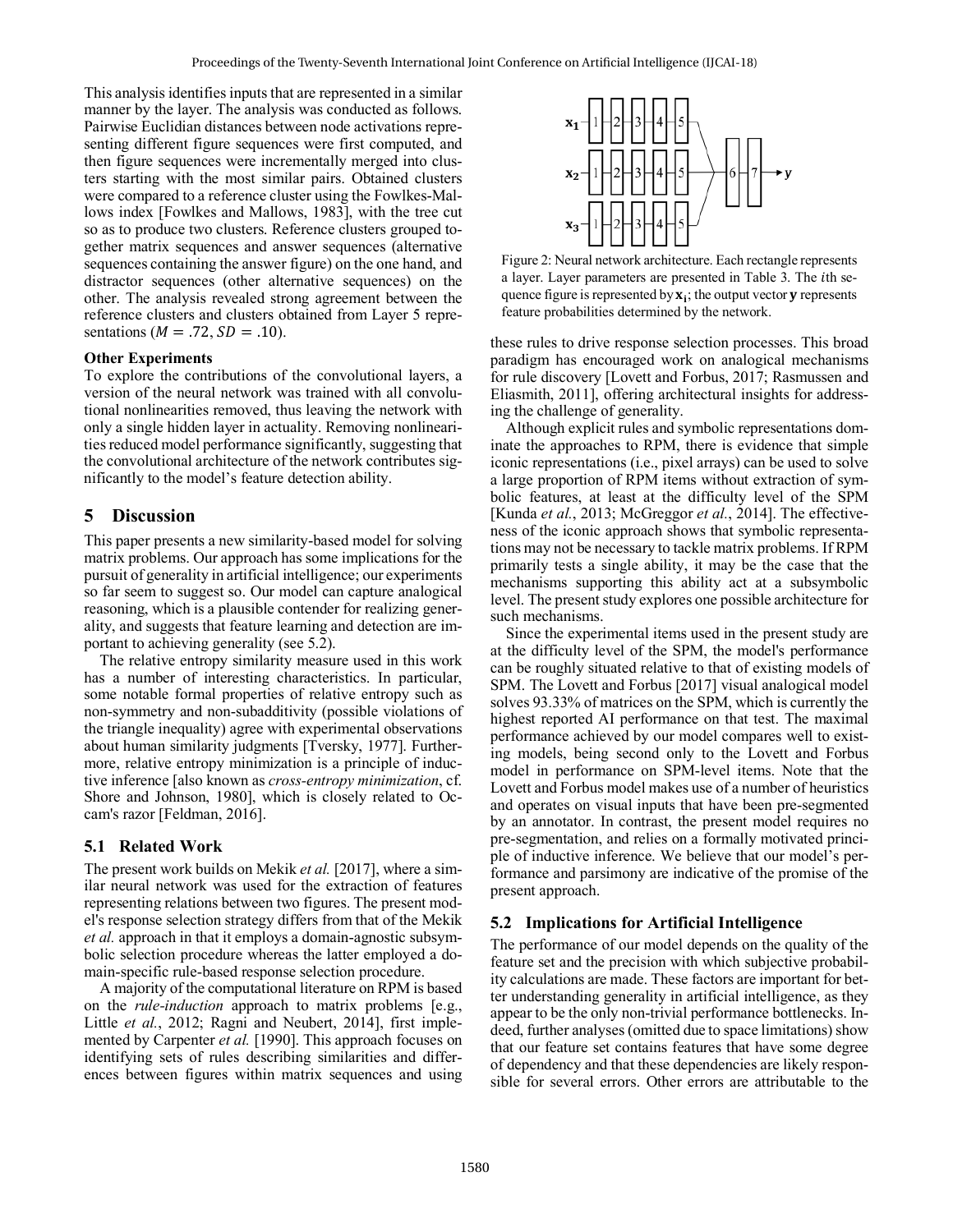limited discriminative ability provided by a small feature set or to perceptual errors attributable to the neural network. An enlarged feature set, capable of detecting more subtle differences between figure sequences and free of feature dependencies will likely result in even better performance on the current experimental set. Taken together, these considerations suggest that learning and adaptive detection of features is an important aspect of generality.

 Hoshen and Werman [2017] present further evidence of the importance of feature learning in the context of matrix problems. Their work tackles the task of guessing the final figure in a sequence following both a response selection and a response generation approach. Performance of the response generation approach is, reportedly, limited on the test set, and limited performance is attributed to discrepancies in figure complexity between training and test examples.

Instead of focusing on feature learning, the present work explored how, given a (previously acquired) feature set, subjects can carry out similarity-based (including analogical) reasoning at a subsymbolic level. This kind of reasoning is one of the most plausible mechanisms by which generality can be achieved in artificial intelligence. Models of such reasoning are often implemented using symbolic representations [Gentner and Forbus, 2011]. In these models, complex symbolic representations play a crucial role in analogy formation, as analogues are often identified by detecting structural similarities between structured representations. However, structured representations are not always readily available in the wild. Furthermore, analogical reasoning need not be contingent on the presence of structured representations. The present work suggests one way to capture analogical reasoning without relying on structured representations. The relative entropy similarity measure applied to basic and relational features appears to be a viable alternative to structure mapping. We have yet to explore the full potential of our model for explaining all forms of analogy.

Finally, we close with some speculative remarks. Our model suggests some interesting ideas for a computational theory of general intelligence. Our approach suggests integrative links between concepts of inductive inference, simplicity, similarity, and analogy. In particular, the approach suggests that these concepts can all refer to the application of the principle of relative entropy minimization in order to achieve different sets of goals. We believe these links should be further developed, perhaps starting with work on feature learning and on other analogical problems.

# **6 Conclusion**

To conclude, the present work points to interesting possibilities for a broadly scoped and integrative similarity-based computational theory of general intelligence. A limitation of the present model is its performance. Continued development of the model will address this limitation, test the model on original RPM items, and pursue new avenues of research discussed above.

## **Acknowledgments**

This work was supported in part by ARI grant W911NF-17- 1-0236. We thank Dr. Laura E. Matzen for providing us with the Sandia Matrices and the Sandia Matrix Generation Tool [Matzen *et al.*, 2010]. We would also like to thank Çiğdem Mekik for input on editing the paper.

# **References**

- [Besold and Schmid, 2016] Tarek R. Besold and Ute Schmid. Why Generality Is Key to Human-Level Artificial Intelligence. *Advances in Cognitive Systems*, 4:13–24, 2016.
- [Bringsjord and Schimanski, 2003] Selmer Bringsjord and Bettina Schimanski. What is artificial intelligence? Psychometric AI as an answer. In *Proceedings of the 18th International Joint Conference on Artificial Intelligence (IJCAI'03)*, 2003.
- [Carpenter *et al.*, 1990] Patricia A. Carpenter, Marcel A. Just, and Peter Shell. What One Intelligence Test Measures: A Theoretical Account of the Processing in the Raven Progressive Matrices Test. *Psychological Review*, 97(3):404–431, 1990.
- [Feldman, 2016] Jacob Feldman. The simplicity principle in perception and cognition. *WIREs Cognitive Science*, 7:330–340, 2016.
- [Fowlkes and Mallows, 1983] E. B. Fowlkes and C. L. Mallows. A Method for Comparing Two Hierarchical Clusterings. *Journal of the American Statistical Association*, 78(383):553–569, 1983.
- [Gentner and Forbus, 2011] Dedre Gentner and Kenneth Forbus. Computational models of analogy. *WIREs Cognitive Science*, 2:266–276, 2011.
- [Glorot and Bengio, 2010] Xavier Glorot and Yoshua Bengio. Understanding the Difficulty of Training Deep Feedforward Neural Networks. In *Proceedings of the Thirteenth International Conference on Artificial Intelligence and Statistics*, pages 249–256, 2010.
- [Hernández-Orallo *et al.*, 2016] José Hernández-Orallo, Fernando Martínez-Plumed, Ute Schmid, Michael Siebers, and David L. Dowe. Computer Models Solving Intelligence Test Problems: Progress and Implications. *Artificial Intelligence*, 230:74–107, 2016.
- [Hoshen and Werman, 2017] Dokhyam Hoshen and Michael Werman. IQ of Neural Networks. *arXiv e-prints*, September 2017.
- [Kunda et al., 2013] Maithilee Kunda, Kieth McGreggor, and Ashok K. Goel. A Computational Model for Solving Problems from the Raven's Progressive Matrices Intelligence Test Using Iconic Visual Representations. *Cognitive Systems Research*, 22–23:47–66, 2013.
- [Little *et al.*, 2012] Daniel R. Little, Stephan Lewandowsky, and Thomas L. Griffiths. A Bayesian Model of Rule Induction in Raven's Progressive Matrices. In